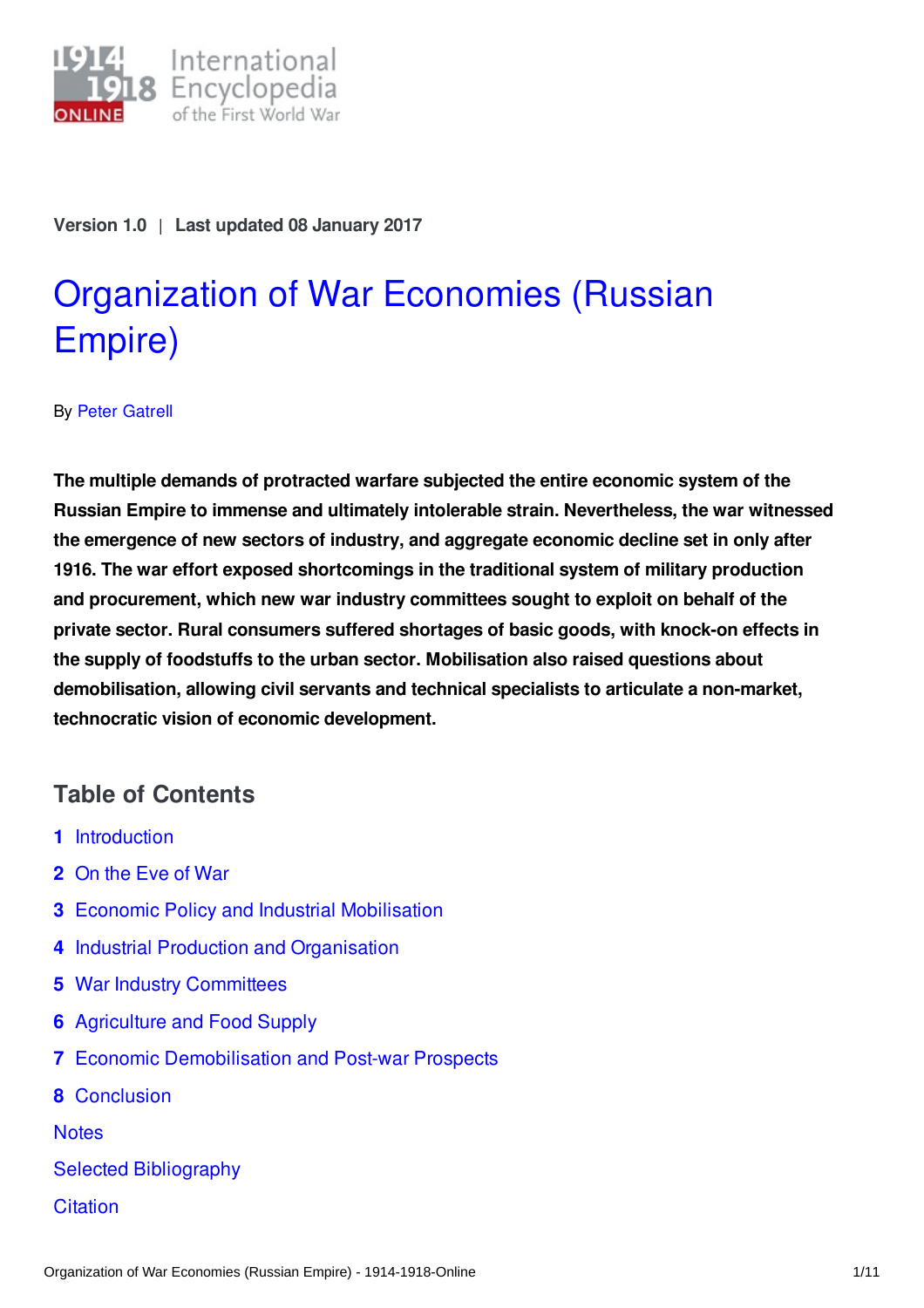# <span id="page-1-0"></span>**Introduction**

<span id="page-1-3"></span>[Russia's](/article/russian_empire) economic performance and organisation during the First World War attracted a modest amount of interest in the immediate aftermath of war. The informative studies prepared during the 1920s by émigré scholars under the aegis of the Carnegie Endowment for International Peace still retain their value.<sup>[\[1\]](#page-7-1)</sup> In spite of a prevailing lack of serious scholarly interest in the war in general, post-Stalinist [historiography](/article/historiography_1918-today_russian_empire) included important studies of wartime decision-making dominated by the work of the Soviet historian Arkadii Sidorov [\(1900-1966\)](/index/names/122230086) and his pupils. Economic historians have lately embarked on a reconsideration of aggregate economic activity. On the whole, however, Russia's wartime economic history has remained a relatively untrodden field. This short article outlines its chief features.

## <span id="page-1-1"></span>**On the Eve of War**

There was an impressive surge in Russia's economic growth before 1914 that came as a result of an expanding international economy and buoyant domestic demand (itself resulting from a combination of rearmament and mass purchasing power), and financed by foreign and home investment. However, this could not disguise significant structural weaknesses in the Tsarist economy. Key branches of manufacturing, such as machine tools, chemical engineering and optics, remained in their infancy. The internal organisation of leading factories combined sophisticated machinery used by highly skilled craftsmen with sections that relied on brute strength. A similar mix of backwardness and modernity characterised Russian agriculture, where regional differences in productivity were also very marked.<sup>[\[2\]](#page-7-2)</sup>

<span id="page-1-4"></span>Yet the eminent economist Mikhail [Tugan-Baranovskii](/index/names/119333902) (1865-1919) was not alone in arguing that economic backwardness did not necessarily confer a disadvantage on his homeland. In his view, although Russia would find it difficult to mobilise financial resources, it would suffer less disruption than other belligerents by virtue of its large agricultural sector. Six months into the war he maintained that, unlike in [Germany](/article/germany), the war had scarcely affected the Russian economy. Events quickly rendered this assessment highly optimistic.<sup>[\[3\]](#page-7-3)</sup>

## <span id="page-1-5"></span><span id="page-1-2"></span>**Economic Policy and Industrial Mobilisation**

<span id="page-1-7"></span><span id="page-1-6"></span>Russia lacked a coordinated and coherent government economic policy, because each minister reported directly to the Tsar without discussing programmes and policies in cabinet. Disagreements and turf wars were commonplace.<sup>[\[4\]](#page-7-4)</sup> Financial policy remained the preserve of the Ministry of Finances, which met the costs of the war largely through a mixture of domestic and foreign borrowing and currency emission. By 1916 the inflationary consequences of war became plain for all to see. Although taxation contributed little to the financial war effort, important – if belated –initiatives included the levy of a war profits tax and the introduction of an income tax.<sup>[\[5\]](#page-7-5)</sup>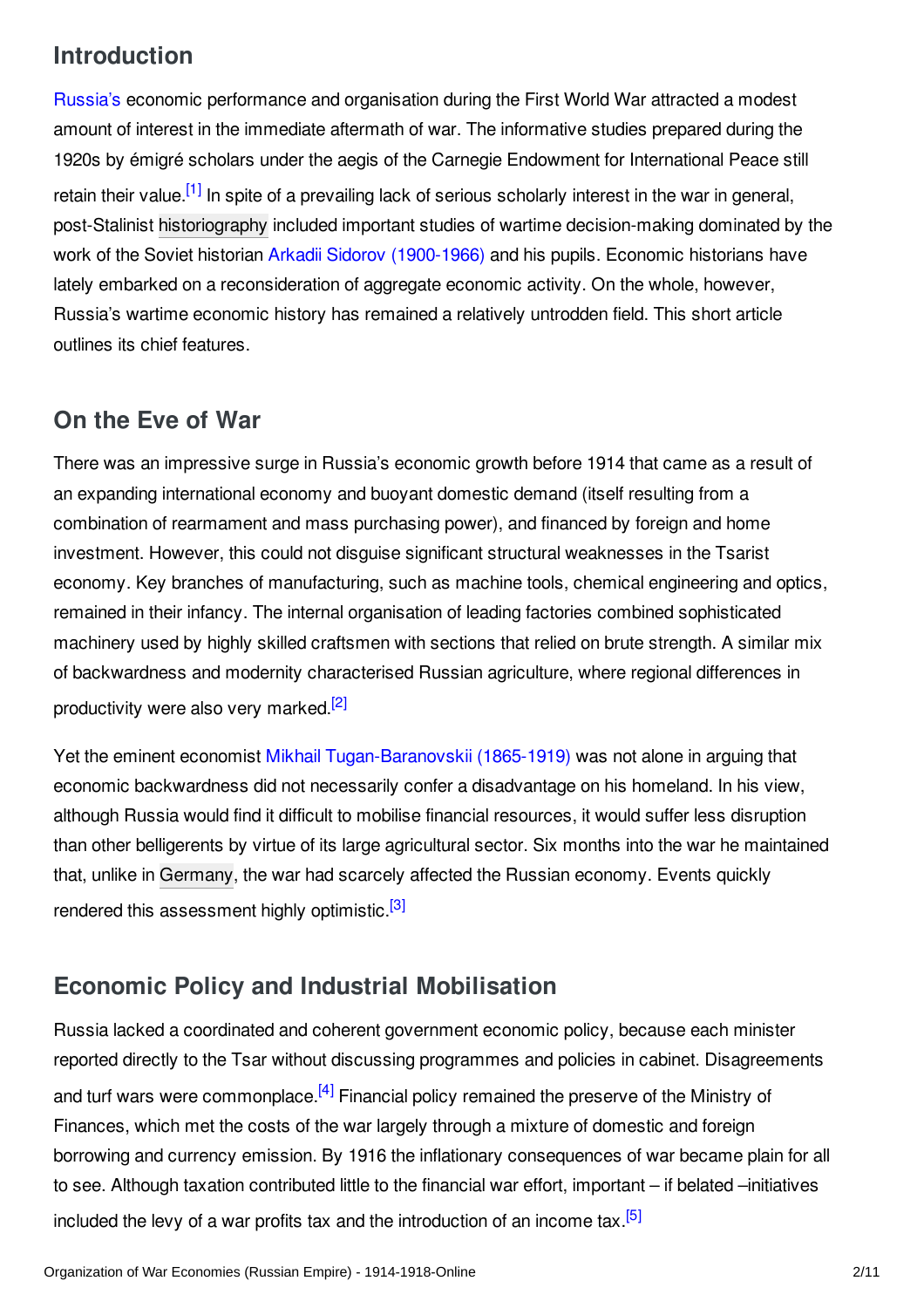In general, economic policy was driven by the need to mobilise resources for the war effort (see below). The [government](/article/governments_parliaments_and_parties_russian_empire) introduced tight controls over foreign trade, in order to reserve scarce foreign currency to pay for imported [rifles](/article/rifles), [machine](/article/machine_gun) guns, optical equipment and other vital items. Other key policy decisions were determined by the need to evacuate industrial equipment and even entire factories from the western borderlands after the debacle of the "great retreat" in 1915. This inevitably imposed an additional burden on the already overstretched railway [system](/article/railways_russian_empire).<sup>[\[6\]](#page-8-0)</sup>

<span id="page-2-1"></span>By the middle of 1915, difficulties in the supply of raw [materials](/article/raw_materials) and fuel (which remained a weak link) led the government to give priority to firms working for the war effort. These regulatory measures were supported by some members who worked for voluntary organisations, for example, the war industry [committees](/article/war_industry_committees) (see below) and by [Zemgor](/article/union_of_zemstvos_and_towns). Regulatory measures were opposed by provincial merchants who disputed the charges about speculation and profiteering that were levelled against them, and who sympathised with peasant [food](/article/food_and_nutrition_russian_empire) producers who were doubly disadvantaged by fixed grain procurement prices on the one hand, and the inflation in the price of consumer goods on the other (see below).<sup>[\[7\]](#page-8-1)</sup>

<span id="page-2-3"></span><span id="page-2-2"></span>The most comprehensive and still unsurpassed analysis of the theoretical basis of economic regulation during the war belonged to Iakov Bukshpan [\(1887-1939\)](/index/names/1063004225). Bukshpan identified the chief features of government intervention and was attracted to the possibilities that might be realised by centralised planning after the war.<sup>[\[8\]](#page-8-2)</sup> Other commentators argued that Germany had adopted an effective wartime economic policy by controlling the supply of inputs (including imports, and labour) and coordinating outputs, including the rapid conversion of civilian industry to defence production).<sup>[\[9\]](#page-8-3)</sup>

# <span id="page-2-4"></span><span id="page-2-0"></span>**Industrial Production and Organisation**

Following an initial downturn caused by the conscription of workers and business uncertainty, Russian industrial production steadily expanded in response to insatiable military demand for small arms, [artillery](/article/artillery) pieces, ammunition and explosives. Factories also turned out substantial quantities of locomotives and wagons, and the production of machine tools exceeded all expectations. Output increased in light industry too: textile factories produced uniforms and blankets, and leather producers supplied footwear, belts and ammunition pouches. Output of ferrous and non-ferrous metals, chemicals, and munitions grew rapidly in 1915 and 1916. The engineering industry in and around Petrograd was one of the main beneficiaries, but the iron and steel industries in south Russia (i.e. modern-day [Ukraine](/article/ukraine)) and in the Urals also developed rapidly during the war. At the same time, industrial capacity in Russian [Poland](/article/poland) and much of the Baltic [region](/article/baltic_states_and_finland), was devastated by war and occupation. Investment in the railways led to the construction of more double-track lines and the building of new routes, such as between Petrozavodsk and Murmansk in the far north of the country.

From the outset, the main procurement agencies preferred to call upon state-owned arsenals and a small network of private conglomerates. State enterprises were hastily re-equipped and new factories were built in 1915 and 1916, that [subsequently](/article/armaments_production) made a vital contribution to armaments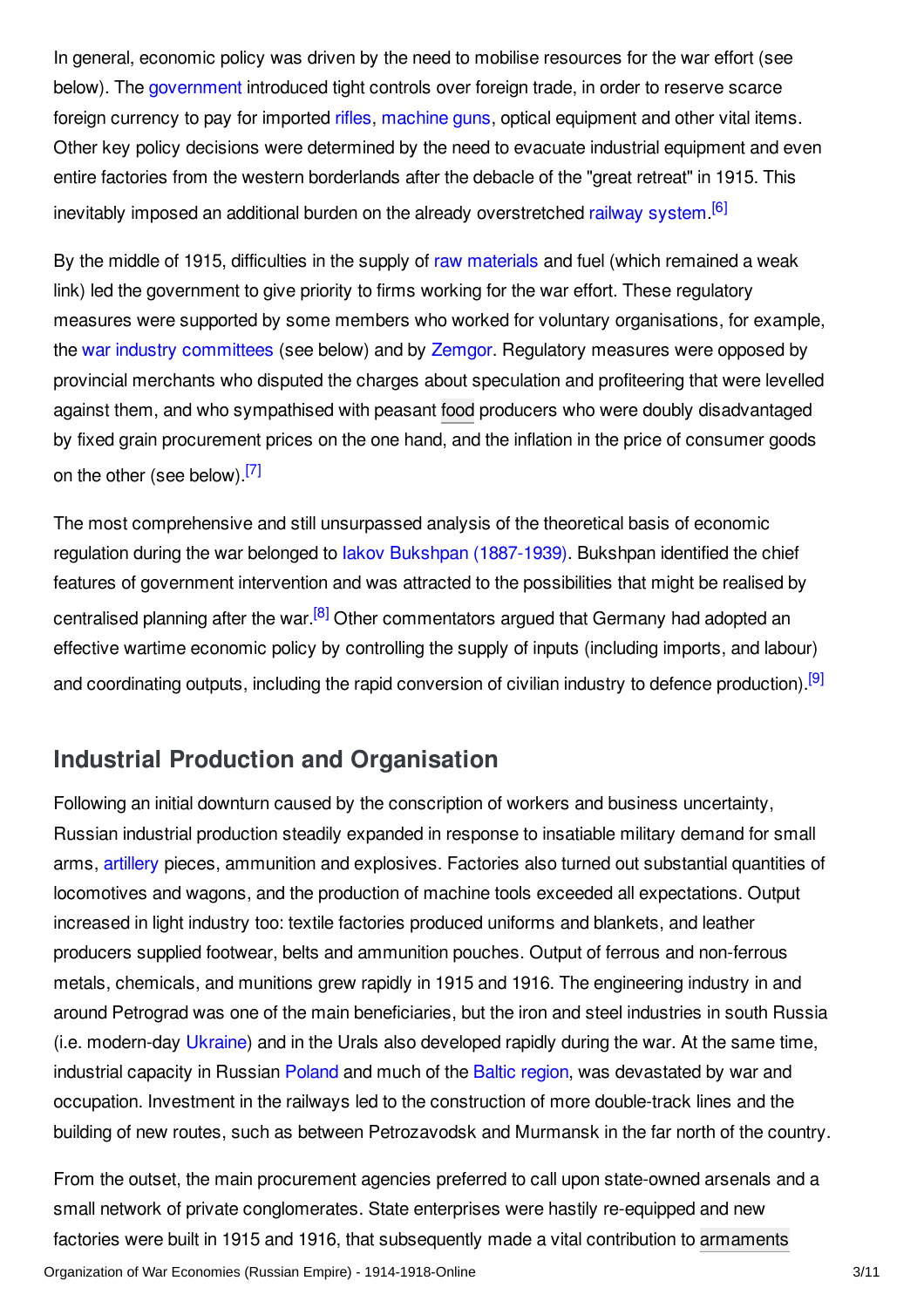production. Orders were also placed with foreign suppliers, but progress was slow: shipments were frequently delayed and it took time to impose systematic oversight of the entire process. Gradually, the circle of domestic suppliers widened in response to insatiable military demand; small and medium-sized enterprises jumped on the bandwagon (see below). Still, in the struggle for supremacy, the traditional sources of supply mostly came out on top, as the government and big business hoped they would.<sup>[\[10\]](#page-8-4)</sup>

<span id="page-3-1"></span>The war stimulated innovation in production and factory organisation. A notable example of industrial strategy was credited to Bulgarian-born General Semen Nikolaevich Vankov [\(1858-1937\)](/index/names/1063042259), who reorganised existing capacity and created new factories to manufacture three-inch artillery shells that had been one of the weak spots in military supply in 1914-1915. He was praised for cutting through red-tape, but criticised in some quarters for causing factories to neglect the manufacturing of agricultural machinery in favour of profitable defence contracts. Whatever the truth of this charge, Vankov's initiative encouraged other factories to embark on the reorganisation of production. His leading role in disseminating mass production methods attracted plaudits during and after the war. A technical specialist with close ties to Vankov made particular mention of the introduction of continuous flow methods, which "will have favourable consequences on a wider scale. Russian industry will be mobilised for the future struggle for the domestic market and for standing on its own feet." [\[11\]](#page-8-5)

<span id="page-3-2"></span>The supply of goods for civilian mass consumption told a much grimmer story. Manufacturing capacity was stretched to the limit. Firms producing basic consumer items struggled to obtain raw materials, fuel and [labour](/article/labour_russian_empire). By 1917 the production of non-military output was less than two-thirds of the pre-war total. The result was that rural demand for manufactured goods went largely unsatisfied, causing immense problems for trade between town and country.

#### <span id="page-3-0"></span>**War Industry Committees**

The Ninth Congress of the Association of Industry and Trade, meeting in late May 1915, resolved to maximise the "power of Russian industry" in order to boost supplies to the Russian army. Key figures such as the Moscow merchants Pavel [Riabushinskii](/index/names/119267012) (1871-1924) and Aleksandr Konovalov (1875-1949), spoke of the need to harness the capacity of enterprises that had been overlooked by officials in the main procurement agencies. Many small and medium-sized enterprises that would otherwise have struggled to fill their order books now sought to contribute to defence production. The decision to create war industry committees (*Voenno-promyshlennye komitety*, or VPKs) appeared to provide them with this opportunity. The VPKs first met as an organised group on 25 July 1915, and agreed to appoint the ambitious politician Aleksandr Guchkov [\(1862-1936\)](/index/names/118698826) as the chair, with Konovalov as his deputy.

By the end of 1915, some thirty-two regional and 220 local committees had come into being. Having concluded contracts with government procurement agencies, the VPKs received substantial lines of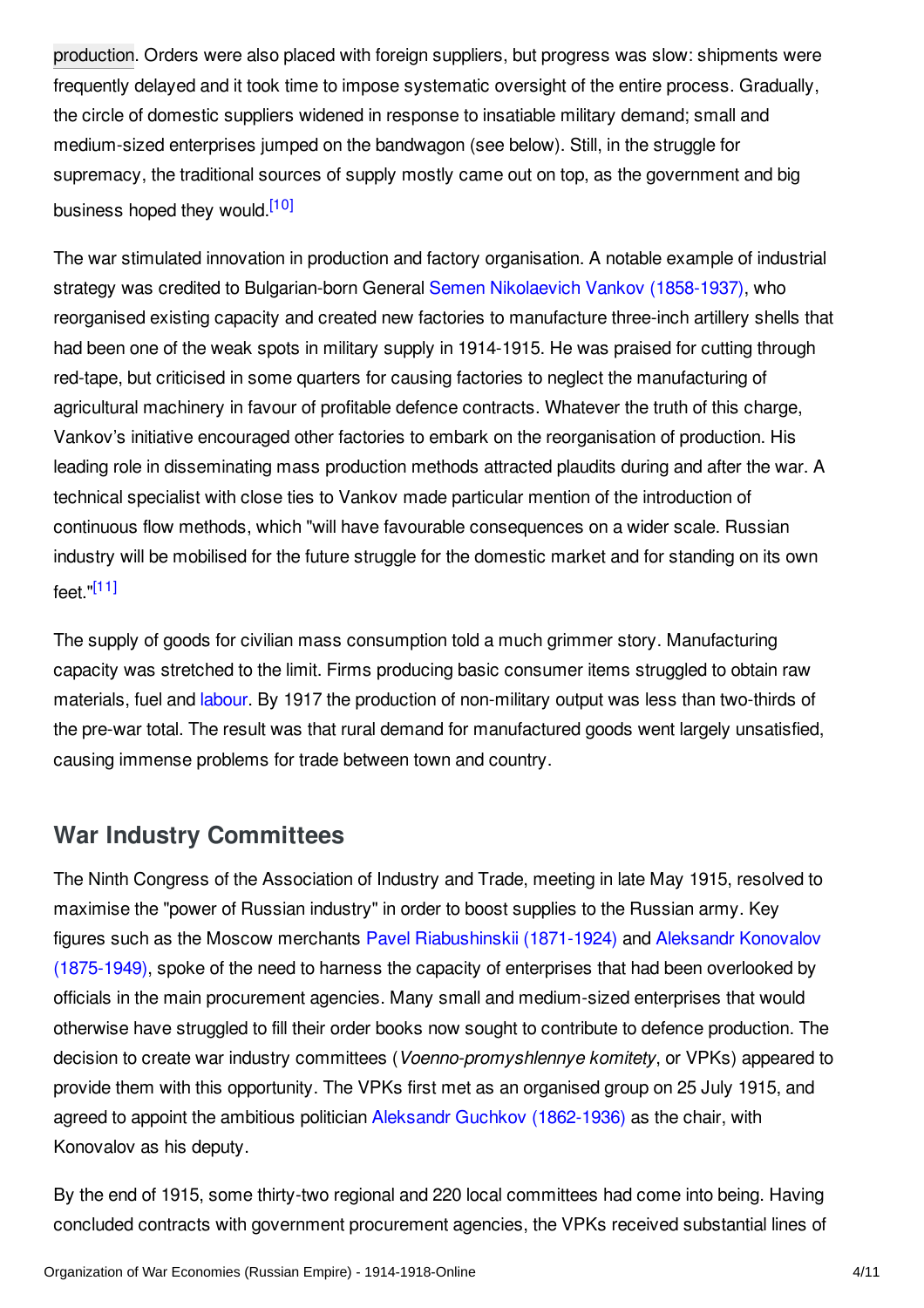credit. In practice, bigger businesses predominated whilst smaller firms struggled to cope with complex orders. Government officials did not hesitate to use these difficulties as a stick with which to beat the committees. Although their rapid ascent was marked by their inclusion in the Special Council for State Defence, the VPKs never managed to secure a position on the crucially important Anglo-Russian Purchasing Committee, which would have given them direct access to foreign credit.<sup>[\[12\]](#page-8-6)</sup>

<span id="page-4-2"></span><span id="page-4-1"></span>A great deal of ink has been spilled over the war industry committees, and this reflects the publicity drive that they mounted. The political sub-text found expression in speeches about patriotic duty and loyalty, which was infused with ideas of mis-management and corruption, characterised by officials' preference for a charmed circle of contractors. The VPKs also called for the return of skilled workers from the army and the greater use of [prisoners-of-war](/article/prisoners_of_war_russian_empire).<sup>[\[13\]](#page-8-7)</sup> One noteworthy aspect of the VPKs was their flirtation with "workers' sections", but most regional industrialists and merchants resisted the idea of making the concessions that working-class leaders demanded in relation to wages and conditions of work. Here, too, the committees were ultimately something of a side-show.

In general, the war industry committees did not amount to much in terms of defence production and procurement. Their political pretensions were another matter. Anti-capitalist opinion tarred them with the brush of [profiteering](/article/war_profiteers). For their part, the big players in Russian heavy industry regarded them with disdain, arguing that they had little to show for the generous advances they pocketed. The VPKs therefore had a hard job defending themselves against the rival claims of big business on the one hand, and anti-capitalist critics on the other, as well as carving a niche for themselves amidst the other leading public organisation, Zemgor.

Like Zemgor, the VPKs included a significant presence from the technical and scientific intelligentsia, such as the renowned metallurgist Aleksandr A. Baikov [\(1870-1946\)](/index/names/1048667154). A technocratic agenda emerged in ideas about statistical surveys of productive capacity and reserves of fuel and raw materials. These engineers were less interested in securing the future of small and medium-sized enterprises, and looked instead to the rationalisation of industry and central economic planning. Their missionary zeal extended to trumpeting the virtues of manufacturing, in the belief that public opinion had been much too ready to embrace agriculture as the cornerstone of Russian economic life. Industry was too important to be left to private enterprise, which is why planning held considerable appeal.<sup>[\[14\]](#page-8-8)</sup>

## <span id="page-4-3"></span><span id="page-4-0"></span>**Agriculture and Food Supply**

Agriculture dominated the Russian national economy. To put matters simply, this could be construed as strength and weakness: strength, because Russia could not be starved into submission (since Russia exported 10 percent of its annual grain harvest, there was sufficient to cushion the country against a decline in output and to feed the army and industrial labour force); weakness, because of regular fluctuations in the grain harvest and concerns about the productivity of land and labour.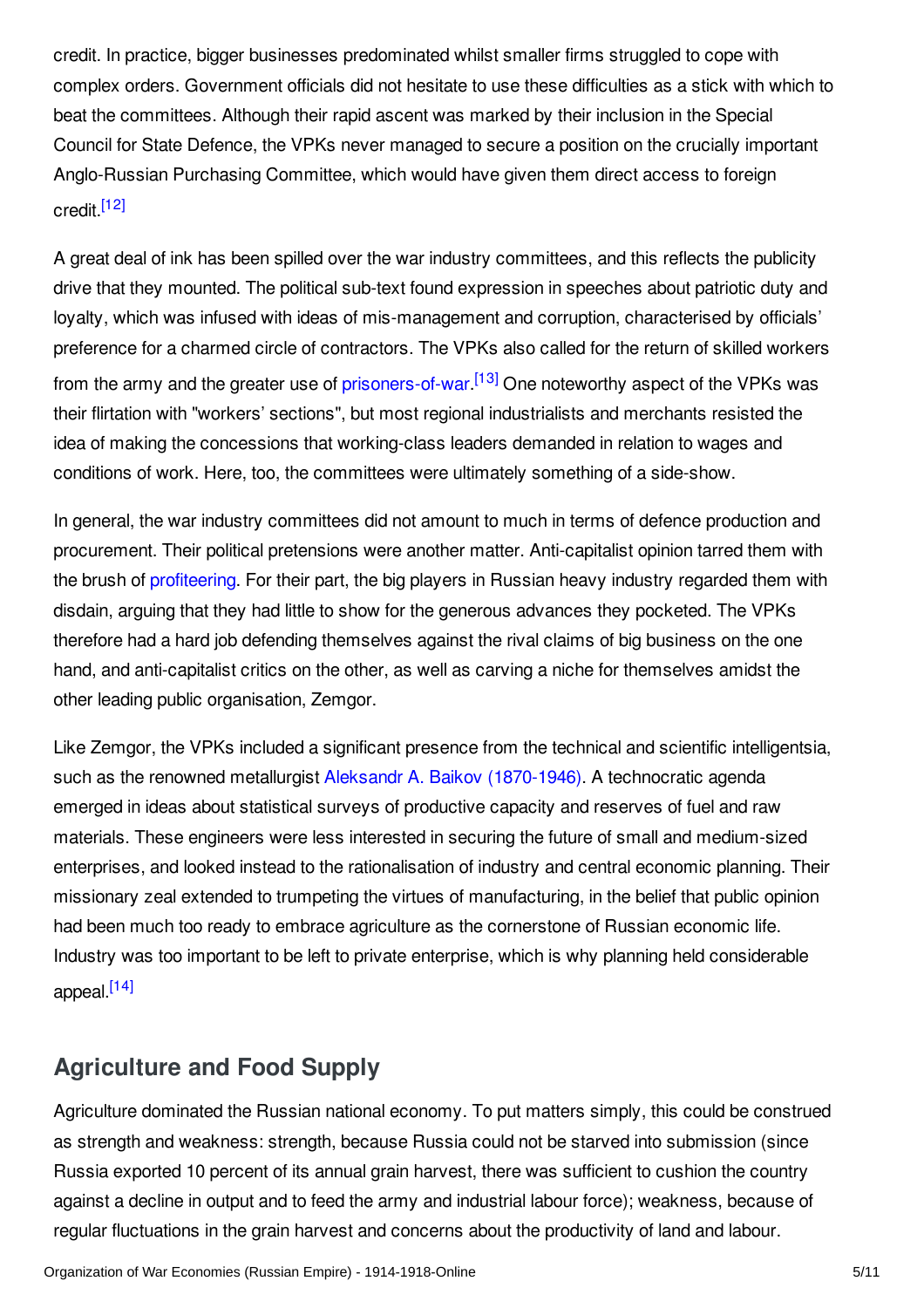In the first phase of war, total output held up well, notwithstanding the conscription of millions of peasants. The front line received plentiful supplies of food and fodder, a remarkable achievement given the size of the armed forces. Apart from feeding the army (and the army's horses), government ministers held their chief priority to be the control of food prices. To this end, the government imposed an embargo on the export of food from provinces close to the front and entrusted the procurement of grain to special commissioners who were empowered to buy grain at controlled prices and, if need be, to requisition stocks. In late 1915, the newly-created Special Council for Food Supply imposed fixed prices for government purchases of the major foodstuffs, arguing that this was the best means of "protecting the consumer from extortionate prices". Other transactions took place without such regulation. <sup>[\[15\]](#page-8-9)</sup>

<span id="page-5-1"></span>By 1916 it became clear that there was a serious shortage of grain throughout the country. Why the shortages had arisen caused endless debate. Was it because of a decline in production? Although the military draft took men out of agriculture, this affected larger estates rather than peasant farms. In any case, the labour of prisoners of war, [refugees](/article/refugees), and children, and young adults helped offset these losses. Or was it because of a decline in marketing, and if so, did this reflect a reluctance on the part of peasants to part with their grain? This explanation carried more conviction. Peasants marketed less of their surplus produce, preferring to distil it or feed it to livestock. They calculated that the cash they received for selling grain could not be exchanged for manufactured goods – even if the goods reached the countryside, they increased in price at a rate that outstripped increases in food procurement prices. Inflation progressively rendered the cash worthless. As one peasant observer put it: "the richness caused by the money is like the money itself: it is of paper, and has no weight, and good only to be counted. It goes like water, and leaves no trace."<sup>[\[16\]](#page-8-10)</sup>

<span id="page-5-3"></span><span id="page-5-2"></span>At stake, therefore, was not just the organisation of production – so long a matter of debate amongst Russian politicians, civil servants and economists – but the arrangements for securing supplies of grain and other items. Officials in the ministry of agriculture regarded the vicissitudes of war as an opportunity to clip the wings of Russian middlemen and to forge direct links between official procurement agencies and food producers.<sup>[\[17\]](#page-8-11)</sup> Against this backdrop, civil servants considered tighter regulation of the grain market, including measures to determine the total needs of the state and to impose compulsory delivery quotas on food producers. Far from being a Bolshevik initiative, these measures were drawn up in late 1916 by the minister of agriculture, A.A. Rittikh [\(1868-1930\)](/index/names/1063043565), who hoped that provincial governors and zemstvos would work together.<sup>[\[18\]](#page-8-12)</sup> After February 1917, the confused programme of the first Provisional [Government](/article/provisional_government) made matters worse, by encouraging grain merchants to hold back their reserves in anticipation of a further rise in "fixed" grain prices in the autumn or the cancellation of price controls altogether.<sup>[\[19\]](#page-9-1)</sup>

#### <span id="page-5-5"></span><span id="page-5-4"></span><span id="page-5-0"></span>**Economic Demobilisation and Post-war Prospects**

Like mobilisation, [demobilisation](/article/demobilization) became a political and not just an economic struggle over the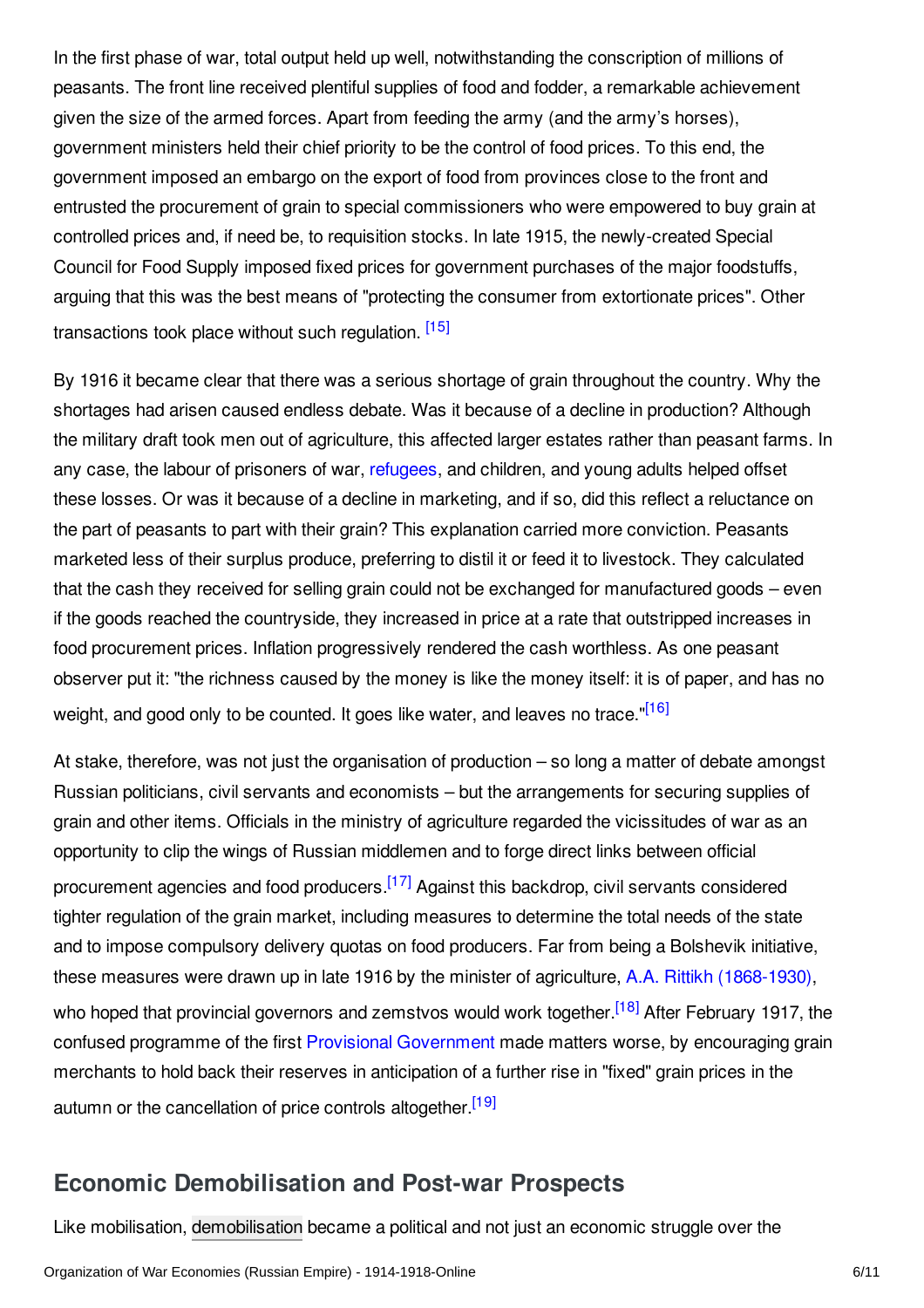<span id="page-6-1"></span>direction and management of policy. Predictably, Konovalov spoke in September 1916 of demobilisation as a task for the war industry committees, which alone could prevent "anarchy" <sup>[\[20\]](#page-9-2)</sup> He and his colleagues entertained a brighter future for Russia that included industrial growth and import substitution, a surge in railway construction, and (here their Slavophile orientation came to the fore) a more cautious policy towards foreign direct investment. The eminent economist and member of the State Council, Ivan Ozerov [\(1869-1942\)](/index/names/1037859456) published a series of essays arguing for a new direction in government economic policy, a reformed and greatly enlarged educational system and a commitment on the part of its population (including women and young people) to self-discipline and hard work. Russians had to become strong-willed, better organised, less quiescent and more creative – to encourage the "big man" (*bol'shoi chelovek*) rather than tolerate people who favoured a quiet life. Like Konovalov, Ozerov favoured much greater investment in industry and transport, in other words the development of Russia's productive forces to sustain an export drive.<sup>[\[21\]](#page-9-3)</sup>

<span id="page-6-2"></span>This theme was taken up by the director of the Moscow Technical School Vasilii Grinevetskii (1871- 1919) in his book on the "post-war prospects of Russian industry". Grinevetskii [emphasised](/index/names/1063044499) that the war prioritised the quantity and speed of production over questions of cost and economising on inputs. Whilst this was an understandable response to wartime exigencies, the demobilisation of industry would require an alteration in attitudes and practice on the part of producers and consumers.<sup>[\[22\]](#page-9-4)</sup>

<span id="page-6-4"></span><span id="page-6-3"></span>Meanwhile other observers believed that some wartime initiatives should be retained, such as the work done by the [Commission](/index/names/118631411) for the Study of Russia's Natural Resources, led by V. I. Vernadskii (1863-1945) and A.E. Fersman [\(1883-1945\)](/index/names/124019307), which comprised of more than a hundred leading scientists, who adopted a "patriotic" stance that included finding ways to reduce the country's dependence on imported raw materials.<sup>[\[23\]](#page-9-5)</sup> Petr Pal'chinskii [\(1875-1929\)](/index/names/105172015X), argued that Russia should draw on wartime experience to train engineers as concerned, responsible citizens and not just technical experts.<sup>[\[24\]](#page-9-6)</sup> V.G. Groman [\(1874-1932\)](/index/names/1037994795) argued that economic regulation in Russia (like "state capitalism" in other countries) provided a route towards socialism.<sup>[\[25\]](#page-9-7)</sup>

### <span id="page-6-6"></span><span id="page-6-5"></span><span id="page-6-0"></span>**Conclusion**

Did the war amount to a disastrous interlude that interrupted a long-term growth trend? This question exercised contemporary observers as well as modern scholars. Contemporary estimates of Russia's national income suggested that the wartime surge in total output came to an end in 1917, and was quickly followed by a catastrophic decline. These findings have subsequently been refined by historians but in essence they have not altered the big picture with which contemporaries were familiar. To be sure, there were some warning signs before the old regime collapsed in February 1917, but the precipitous drop in aggregate economic activity took place subsequently.<sup>[\[26\]](#page-9-8)</sup>

<span id="page-6-7"></span>In any case, pre-war growth did not alter the fact that Russia remained relatively backward in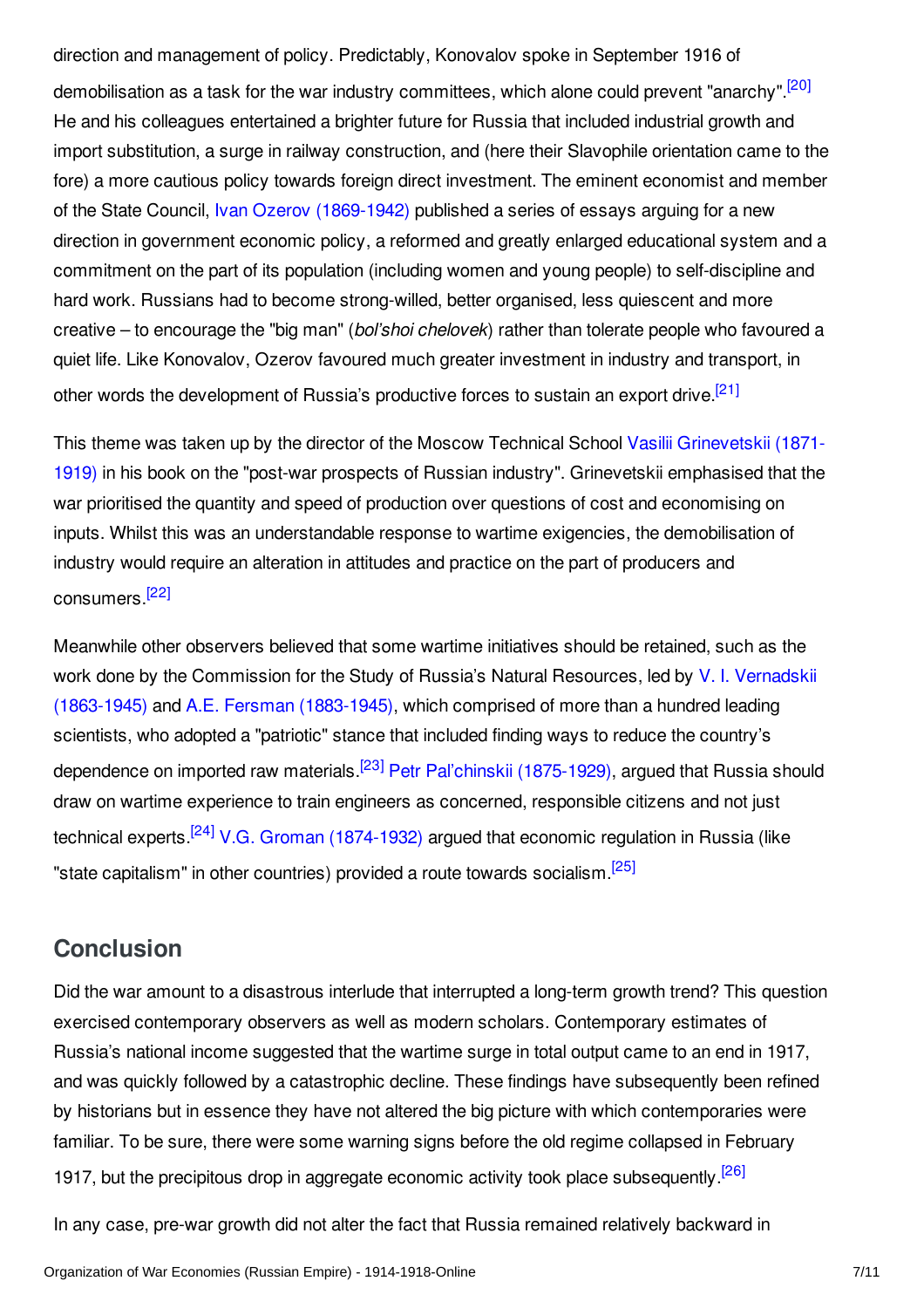economic terms. The most up-to-date scholarship tends to concur that policy-makers in poorer countries had fewer resources with which to juggle. Put simply, the options were much narrower in Russia than in most other belligerents.<sup>[\[27\]](#page-9-9)</sup>

<span id="page-7-6"></span>At a disaggregated level, Russian economic performance, perhaps not surprisingly, presents a mixed picture. Productivity in war-related industry increased markedly as defence enterprises embarked on new methods of manufacturing to cope with the huge additional demand from the military. New branches of manufacturing emerged and there is some evidence of technological and organisational innovation beyond the defence industries. The transport system worked intensively, and new railway lines were constructed in order to cater for substantial additional traffic. On the other hand, agriculture remained Russia's Achilles heel, as it had been for generations. However, the problem was less one of aggregate availability than of distribution: by diminishing the supply of consumer goods, the war progressively weakened the incentives for peasant farmers to sell their output to urban households. Finally, wartime inflation hardened social divisions in a way that the revolutionary upheavals of 1917 illustrated graphically.

Peter Gatrell, University of Manchester

Section Editors: Boris [Kolonit](http://encyclopedia.1914-1918-online.net/contributors/Boris_Kolonickij)skiĭ; [Nikolaus](http://encyclopedia.1914-1918-online.net/contributors/Nikolaus_Katzer) Katzer

#### <span id="page-7-0"></span>**Notes**

- <span id="page-7-1"></span>1. [↑](#page-1-3) Florinsky, Michael T.: The End of the Russian Empire, New Haven 1931 is the summary volume in the Russian Series.
- <span id="page-7-2"></span>2. [↑](#page-1-4) Gatrell, Peter: The Tsarist Economy, 1850-1917, London 1986. The path-breaking works on pre-revolutionary Russian economic history pass over the war in silence. See Crisp, Olga: Studies in the Russian Economy before 1914, London 1976; Gerschenkron, Alexander: Economic Backwardness in Historical Perspective, Cambridge 1962.
- <span id="page-7-3"></span>3. [↑](#page-1-5) Tugan-Baranovskii, M.I.: 'Vliianie voiny na narodnoe khoziaistvo Rossii. Anglii i Germanii' [The influence of the war on the national economy of Russia, England and Germany], in: Baranovskii, M.I.(ed.): Voprosy mirovoi voiny [Questions of the World War], Moscow 1915, pp. 269-324, online: <http://books.e-heritage.ru/book/10071241> (retrieved: 2 December 2014).
- <span id="page-7-4"></span>4. [↑](#page-1-6) Rieber, Alfred J.: Merchants and Entrepreneurs in Imperial Russia, Chapel Hill 1982, p. 371.
- <span id="page-7-5"></span>5. [↑](#page-1-7) Sidorov, A.L.: Finansovoe polozhenie Rossii v gody pervoi mirovoi voiny [The financial situation of Russia during the First World War], Moscow 1960; Beliaev, S.G.: P.L.Bark, i finansovaia politika Rossii 1914-1917 gg., [P.L. Bark and the financial policy of Russia, 1914- 1917] St. Petersburg 2002; Gatrell, Peter: Russia's First World War: a Social and Economic History, London 2005, pp. 135-138.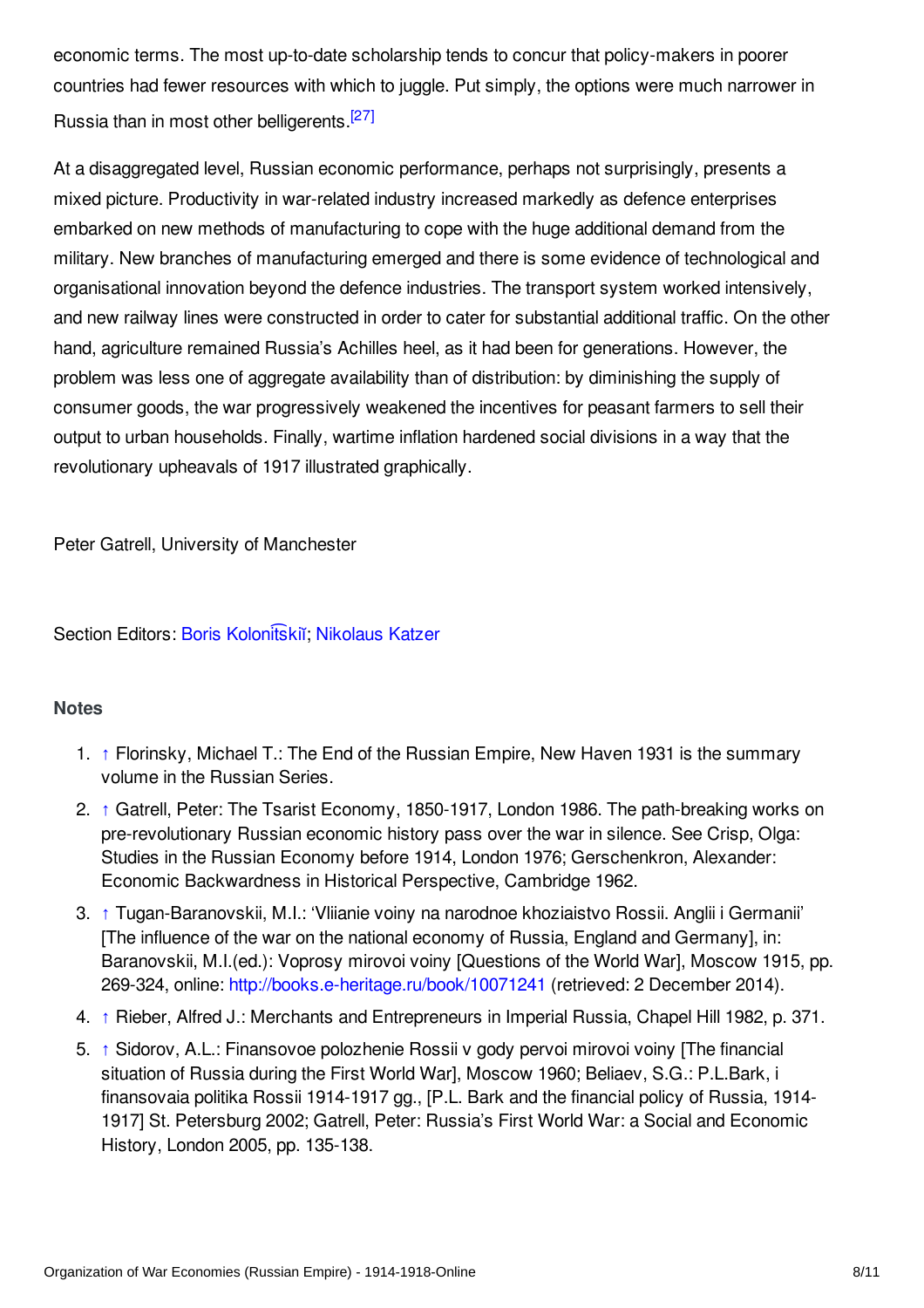- <span id="page-8-0"></span>6. [↑](#page-2-1) Sidorov, A.L.: Ekonomicheskoe polozhenie Rossii v gody pervoi mirovoi voiny [The economic situation of Russia during the First World War], Moscow 1973, pp. 213-251; Neilson, Keith: Strategy and Supply. the Anglo-Russian Alliance, 1914-1917, London 1984; Heywood, Anthony: Spark of revolution? Railway disorganisation, freight traffic and Tsarist Russia's war effort, July 1914-March 1917, in: Europe-Asia Studies 65/4 (2013) pp. 753-72.
- <span id="page-8-1"></span>7. [↑](#page-2-2) Rieber, Merchants and Entrepreneurs 1982, pp. 384-387.
- <span id="page-8-2"></span>8. [↑](#page-2-3) Bukshpan, Ia. M.: Voenno-khoziaistvennaia politika: formy i organy regulirovaniia narodnogo khoziaistva za vremia mirovoi voiny 1914-1918 gg. [Military-Economic Policy: the forms and organs for the regulation of the national economy during the world war, 1914-1918], Moscow-Leningrad 1929, online: http://elib.shpl.ru/ru/nodes/10827-bukshpan-ya-m-voenno[hozyaystvennaya-politika-formy-i-organy-regulirovaniya-narodnogo-hozyaystva-za-vremya](http://elib.shpl.ru/ru/nodes/10827-bukshpan-ya-m-voenno-hozyaystvennaya-politika-formy-i-organy-regulirovaniya-narodnogo-hozyaystva-za-vremya-mirovoy-voyny-1914-1918-gg-m-l-1929-ekonomicheskaya-biblioteka#page/1/mode/grid/zoom/1)mirovoy-voyny-1914-1918-gg-m-l-1929-ekonomicheskayabiblioteka#page/1/mode/grid/zoom/1 (retrieved: 2 December 2014). Bukshpan, a distinguished teacher and administrator, was arrested in 1930, released, and re-arrested in 1938 before being executed in 1939. During the war he edited the Izvestiia (news bulletin) of the Special Council for Food Supply and the Special Council for Fuel Supply.
- <span id="page-8-3"></span>9. [↑](#page-2-4) Nol'de, B.E.: Organizatsiia narodnogo khoziaistva voiuiushchei Germanii [The organisation of the national economy of Germany], Petrograd 1916.
- <span id="page-8-4"></span>10. [↑](#page-3-1) Sidorov, Ekonomicheskoe polozhenie Rossii [The economic situation of Russia] 1973, pp. 424-449; Gatrell, Russia's First World War 2005, pp. 119-124.
- <span id="page-8-5"></span>11. [↑](#page-3-2) Istoriia organizatsii upolnomochennogo Glavnym artilleriiskim upravleniem po zagotovleniiu snariadov po frantsuzskomu obraztsu general-maiora S.N.Vankova 1915-1918 gg. [The history of the organisation of the plenipotentiary of the Main Artillery Administration for the manufacture of shell according to the French model under the auspices of General S.N. Vankov, 1915-1918], Moscow 1918. The quotation is from A.V. Pankin in Gatrell, Russia's First World War 2005, p. 126.
- <span id="page-8-6"></span>12. [↑](#page-4-1) Sidorov, Ekonomicheskoe polozhenie Rossii [The economic situation of Russia] 1973, pp. 193-194, 199-201, 206-207.
- <span id="page-8-7"></span>13. [↑](#page-4-2) Sidorov, Ekonomicheskoe polozhenie Rossii [The economic situation of Russia] 1973, pp. 191-212; Siegelbaum, Lewis H.: The Politics of Industrial Mobilization in Russia. a Study of the War-Industries Committees, London 1983.
- <span id="page-8-8"></span>14. [↑](#page-4-3) Sergeeva, S.L.: Voenno-promyshlennye komitety v gody pervoi mirovoi voiny [War Industry Committees during the First World War], Moscow 1996.
- <span id="page-8-9"></span>15. [↑](#page-5-1) Gatrell, Russia's First World War 2005, pp. 154-75; Antsiferov, A.N./Bilimovich, A.D./Batshev, M.O./Ivantsov, D.N.: Russian Agriculture during the War, New Haven 1930.
- <span id="page-8-10"></span>16. [↑](#page-5-2) Quoted in Kayden, E.M./Antsiferov, A.N.: The Co-operative Movement in Russia during the War, New Haven 1929, p. 282.
- <span id="page-8-11"></span>17. [↑](#page-5-3) Holquist, Peter: Making War, Forging Revolution. Russia's Continuum of Crisis, 1914-1921, Cambridge MA 2002.
- <span id="page-8-12"></span>18. [↑](#page-5-4) Kondrat'ev, N.D.: Rynok khlebov i ego regulirovanie vo vremia voiny i revoliutsii [The grain market and its regulation during the war and revolution], Moscow 1991; Lih, Lars: Bread and Authority in Russia, 1914-1920, Berkeley 1990, pp. 50-56; Struve, Peter B. et al.: Food Supply in Russia during the War, New Haven 1930. Rittikh was a noted advocate of land reform before the war.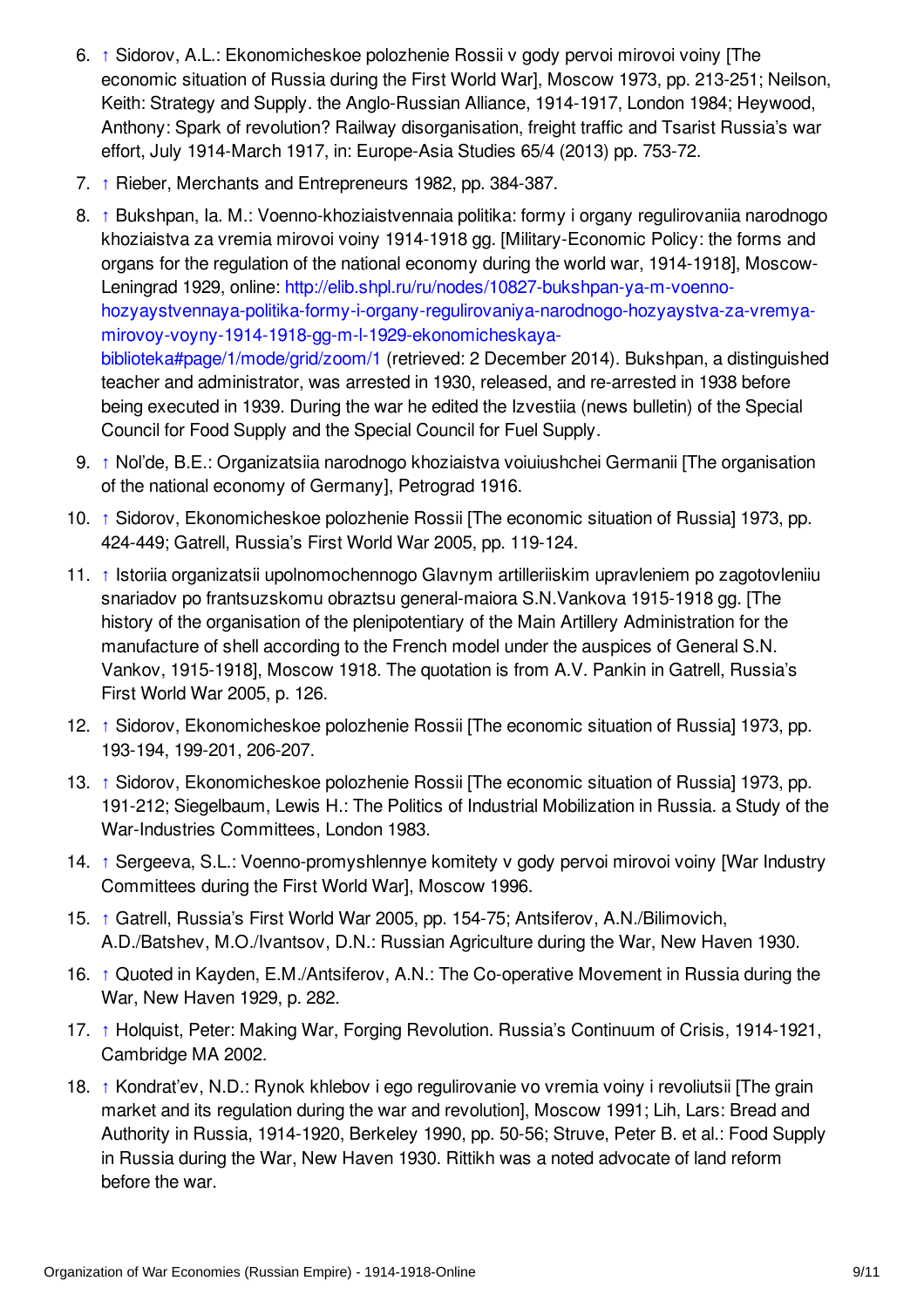- <span id="page-9-1"></span>19. [↑](#page-5-5) Rieber, Merchants and Entrepreneurs 1982, pp. 387. The economic policy of the Provisional Government is detailed in Volobuev, P.V.: Ekonomicheskaia politika Vremennogo pravitel'stva [The economic policy of the Provisional Government], Moscow 1962.
- <span id="page-9-2"></span>20. [↑](#page-6-1) Quoted in Siegelbaum, The Politics of Industrial Mobilization in Russia 1983, p. 189.
- <span id="page-9-3"></span>21. [↑](#page-6-2) Ozerov, I. Kh.: Novaia Rossiia [New Russia], Petrograd 1916. Ozerov survived persecution and arrest during the Great Terror, only to die during the blockade of Leningrad.
- <span id="page-9-4"></span>22. [↑](#page-6-3) Grinevetskii, V.I.: Poslevoennye perspektivy russkoi promyshlennosti, Khar'kov [Post-war perspectives of Russian Industry]: Vserossiiskii Tsentral'nyi soiuz potrebitel'nykh obshchestv [The All-Russian Central Union of Consumer Cooperatives], 1919, online: [http://elib.shpl.ru/ru/nodes/10634-grinevetskiy-v-i-poslevoennye-perspektivy-russkoy](http://elib.shpl.ru/ru/nodes/10634-grinevetskiy-v-i-poslevoennye-perspektivy-russkoy-promyshlennosti-harkov-1919#page/1/mode/grid/zoom/1)promyshlennosti-harkov-1919#page/1/mode/grid/zoom/1 (retrieved: 2 December 2014). Grinevetskii died of typhus during the civil war.
- <span id="page-9-5"></span>23. [↑](#page-6-4) Kol'tsov, A.V.: Sozdanie i deiatel'nost' Komissii po izuchaniiu estestvennykh proizvoditel'nykh sil Rossii, 1915-1930 gg [The formation and activities of the Commission for the Study of Russia's Productive Forces], St.Petersburg 1999, pp. 12-39.
- <span id="page-9-6"></span>24. [↑](#page-6-5) Graham, Loren R.: The Ghost of the Executed Engineer. Technology and the Fall of the Soviet Union, Cambridge MA 1993. Pal'chinskii served as a deputy minister of trade and industry in the Provisional Government, and afterwards joined Gosplan, where he eventually fell foul of Stalin.
- <span id="page-9-7"></span>25. [↑](#page-6-6) Jasny, Naum: Soviet Economists of the Twenties. Names to be Remembered, Cambridge 1972. Pal'chinskii believed that the fledgling command economy should nevertheless take account of local conditions and needs.
- <span id="page-9-8"></span>26. [↑](#page-6-7) Prokopovich, S.N.: Voina i narodnoe khoziaistvo,[War and the national economy] Moscow 1918, online: [http://elib.shpl.ru/ru/nodes/14146-prokopovich-s-n-voyna-i-narodnoe-hozyaystvo](http://elib.shpl.ru/ru/nodes/14146-prokopovich-s-n-voyna-i-narodnoe-hozyaystvo-m-1918#page/1/mode/grid/zoom/1)m-1918#page/1/mode/grid/zoom/1 (retrieved: 2 December 2014); Markevich, Andrei/Harrison, Mark: Great War, Civil War, and recovery. Russia's national income, 1913 to 1928, Journal of Economic History 71/3 (2011) pp. 672-703, online: [http://www2.warwick.ac.uk/fac/soc/economics/staff/mharrison/public/jeh2011\\_postprint.pdf](http://www2.warwick.ac.uk/fac/soc/economics/staff/mharrison/public/jeh2011_postprint.pdf) (retrieved: 2 December 2014).
- <span id="page-9-9"></span>27. [↑](#page-7-6) Broadberry, Stephen/Harrison, Mark: The economics of World War 1, in: Broadberry/Harrison(eds.): The Economics of World War 1 2005, pp. 3-40.

#### <span id="page-9-0"></span>**Selected Bibliography**

Broadberry, Stephen N. / Harrison, Mark (eds.): **The [economics](http://encyclopedia.1914-1918-online.net/bibliography/NCJ4GA9N) of World War I**, Cambridge; New York 2005: Cambridge University Press.

Gatrell, Peter: **Russia's First World War. A social and economic history**, Harlow 2005: [Pearson/Longman.](http://encyclopedia.1914-1918-online.net/bibliography/JDCFF6GK)

Pamuk, Şevket: **The Ottoman economy in World War I**, in: Broadberry, Stephen N. / Harrison, Mark (eds.): The economics of World War I, [Cambridge;](http://encyclopedia.1914-1918-online.net/bibliography/RHWC557A) New York 2005: Cambridge University Press, pp. 112-136.

Sidorov, Arkadii Lavrovich: **[Ėkonomicheskoe](http://encyclopedia.1914-1918-online.net/bibliography/8DF5H9VG) polozhenie Rossii v gody pervoi mirovoi voiny (The economy of Russia in the years of the First World War)**, Moscow 1973: Nauka.